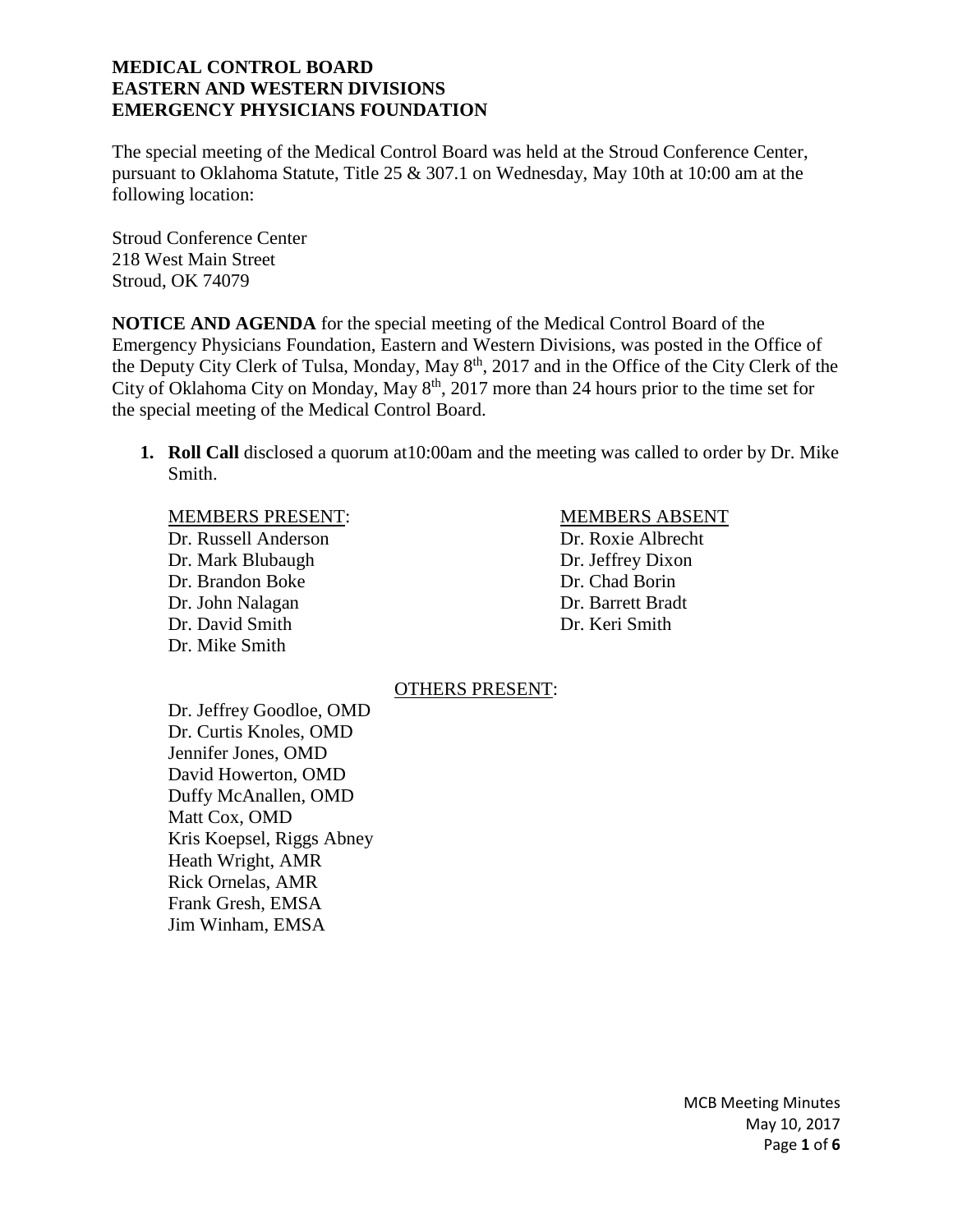**2. Discussion and possible board action on an executive session of the board, as authorized by Title 25, Section 307B.7 of the Oklahoma Statutes, for the purpose of conducting a confidential Quality Assurance and/or Quality Improvement review proceeding in relation to the revocation of clinical privileges of Conrad Banks by the Office of the Medical Director in accordance with the Healthcare Quality Improvement Act of 1986, 42 U.S.C. § 11101** *et seq***., which proceedings are confidential pursuant to Title 63, Section 1-2504.2C of the Oklahoma Statutes.**

Dr. Mike Smith called for a motion to hold an Executive Session for such purpose to review proceeding in relation to the revocation of clinical privileges of Conrad Banks by the Office of the Medical Director. The Medical Control Board voted to hold an Executive session at 10:05 a.m.

MOTION: Dr John Nalagan SECOND: Dr David Smith

AYE: ABSENT Dr. Russell Anderson Dr. Roxie Albrecht Dr. Mark Blubaugh Dr. Jeffrey Dixon Dr. Brandon Boke Dr. Chad Borin Dr. John Nalagan Dr. Barrett Bradt Dr. David Smith Dr. Keri Smith Dr. Mike Smith

- 
- **3. After return by the board to the public meeting, Dr. Mike Smith informed the Board that we do have an item to vote upon which concerns the above-described review proceeding and is considered during the Executive Session.**

Dr. Russell Anderson made a motion to uphold the recommendation from the Medical Director to revoke Conrad Banks clinical privilege's and to close the Executive Session. The Medical Control Board voted to close the Executive Session at 10:53 a.m.

MOTION: Dr. Russell Anderson SECOND: Dr. Mark Blubaugh

Dr. Russell Anderson Dr. Roxie Albrecht Dr. Mark Blubaugh Dr. Jeffrey Dixon Dr. Brandon Boke Dr. Chad Borin Dr. John Nalagan Dr. Barrett Bradt Dr. David Smith Dr. Keri Smith Dr. Mike Smith

AYE: ABSENT

MCB Meeting Minutes May 10, 2017 Page **2** of **6**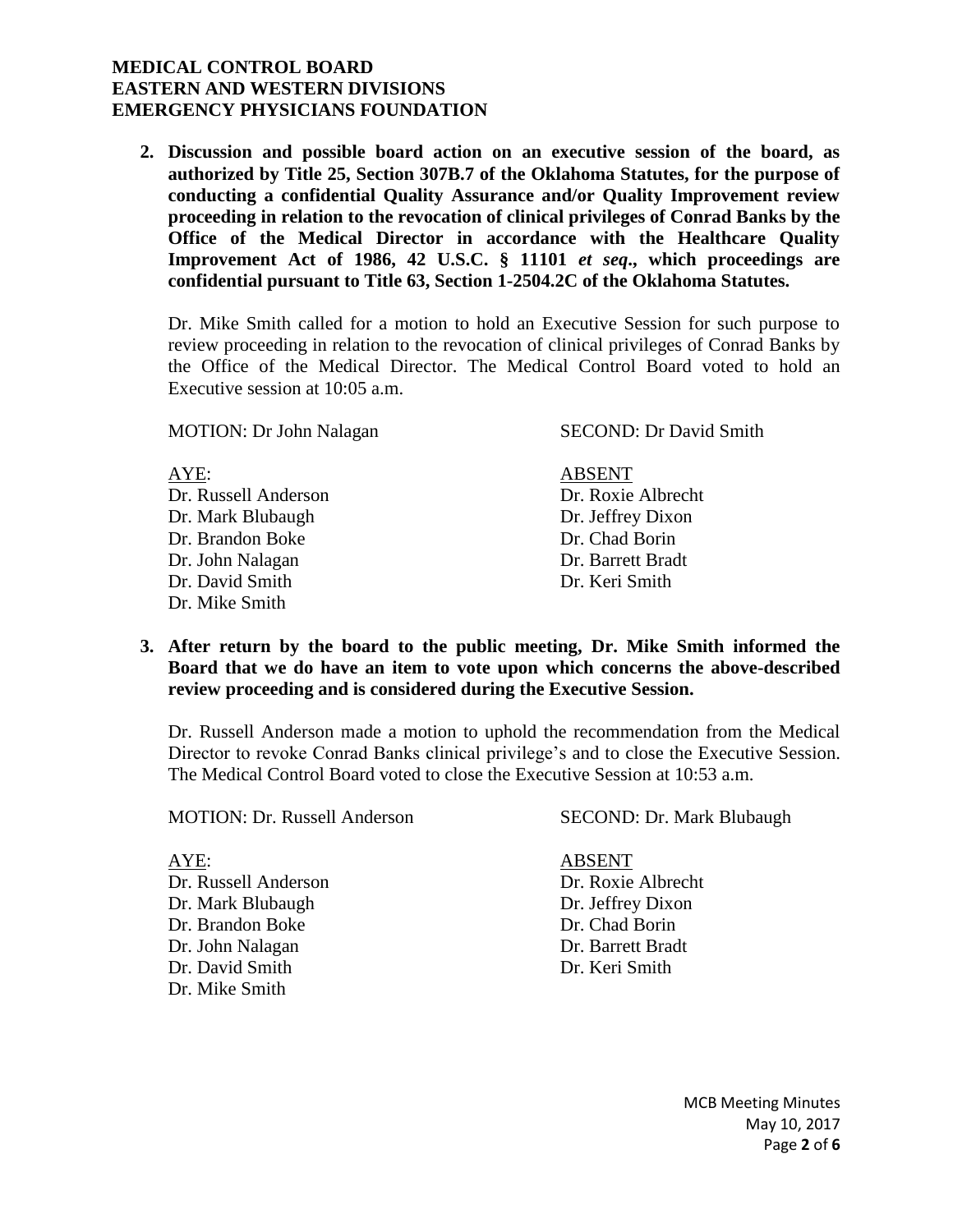## **4. Review and Approval of March 2017 MCB Meeting Minutes**

| <b>MOTION: Dr David Smith</b>                                                                                                  | <b>SECOND: Dr Brandon Boke</b>                                                                                    |  |
|--------------------------------------------------------------------------------------------------------------------------------|-------------------------------------------------------------------------------------------------------------------|--|
| AYE:<br>Dr. Russell Anderson<br>Dr. Mark Blubaugh<br>Dr. Brandon Boke<br>Dr. John Nalagan<br>Dr. David Smith<br>Dr. Mike Smith | <b>ABSENT</b><br>Dr. Roxie Albrecht<br>Dr. Jeffrey Dixon<br>Dr. Chad Borin<br>Dr. Barrett Bradt<br>Dr. Keri Smith |  |
|                                                                                                                                |                                                                                                                   |  |

## **5. EMSA President Report**

Mr. Winham gave compliance, late call graph, exclusion summary, and destination hospital reports for February 2017 and March 2017 as Mr. Williamson was unable to attend this month's meeting. As of March  $5<sup>th</sup>$ , 2017, Yukon is not included in the regulated service area.

Dr. Davis Smith asked that the Integris Edmond facility be added to the destination report as this was an oversite that was not added to the reports. Frank Gresh apologized for missing this facility and will update the report going forward as well as send the revised reports to Jennifer Jones for distribution to the Medical Control Board members.

## **6. Medical Director Report**

Dr. Goodloe is very happy with the OMD staff. Recently had some server issues with the testing platform, however we are working to resolve those as quickly as possible. New training video that the staff worked on after the last MCB meeting with Dr. Keith Lurie is under way. The new training pit crew video will be available in the next few weeks. Dr. Goodloe shared that the Annual Report for the 2016-2017 is available for your review and ahead of schedule this year. 2018 Protocol meeting to review all protocols is already scheduled for August. September, we will be having a strategic planning meeting. The Wichita and Johnson County Medical Directors will be joining us as well to our strategic planning meeting to review each of our systems best practices.

Dr. Mike Smith stated that double sequential defibrillation works and that he has converted 2 patients himself in the ED and his partner has converted 1 patient.

> MCB Meeting Minutes May 10, 2017 Page **3** of **6**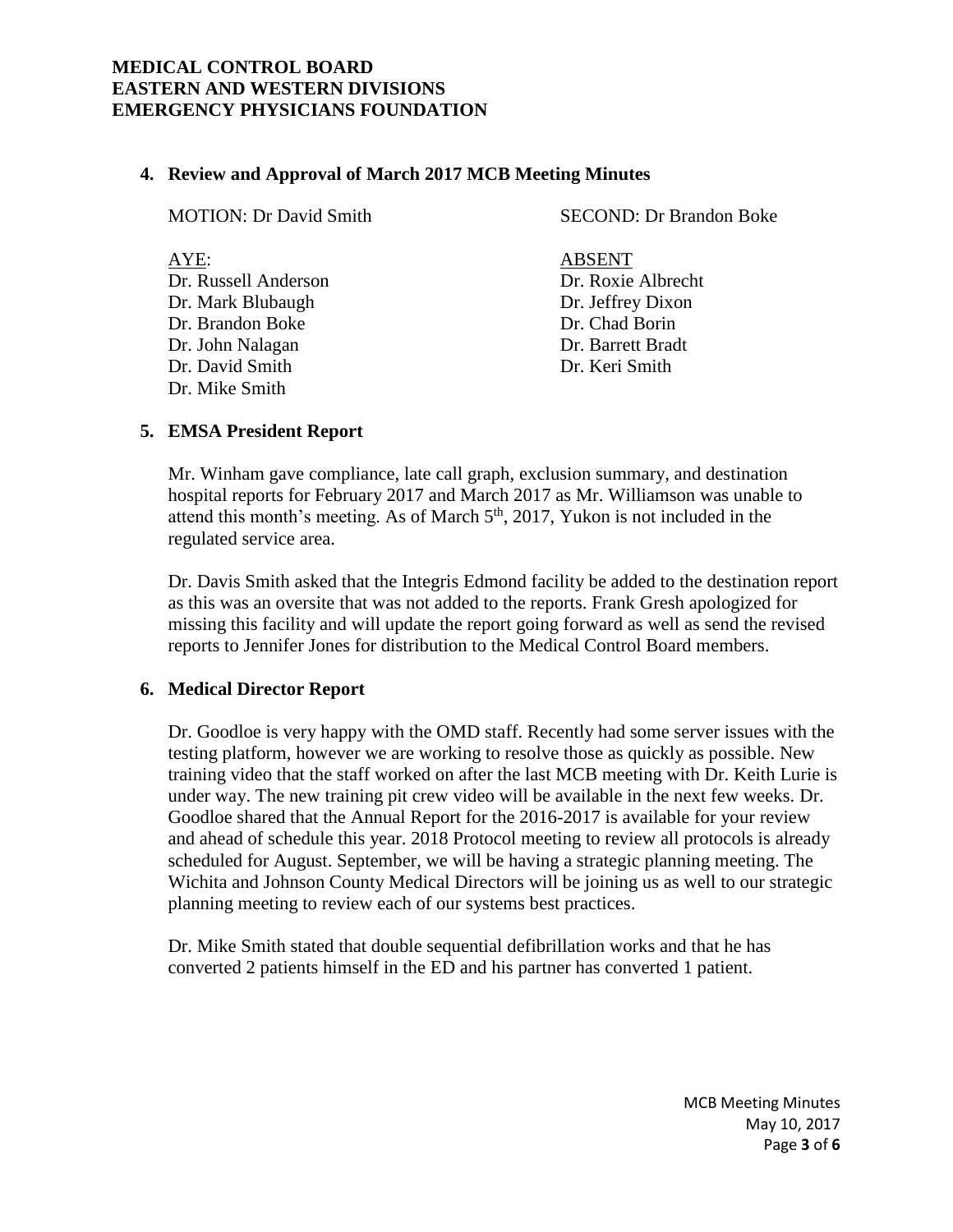#### **Associate Medical Director Report**

Dr. Knoles shared that he will be working on pediatric protocols and education in the coming months to be able to present those to the rest of the OMD staff at our protocol review in August.

#### **7. Discussion of and Approval of the MCB 2017-2018 Budget**

Dr. Goodloe discussed the budget for the 2017-2018 year. The entire OMD staff worked collaboratively to cut our budget. The staff, excluding Dr. Goodloe and Dr. Knoles, will receive a 3% effective compensation increase. The staff did not receive a raise last year. The Medical Control Board's overall budget is 1.2% of the total EMSA budget compared to 1.5% overall EMSA budget for last year. No plans to replace Ms. Rivera's position for the next calendar year.

| <b>MOTION: Dr David Smith</b> | <b>SECOND: Dr Russell Anderson</b> |  |  |
|-------------------------------|------------------------------------|--|--|
| AYE:                          | <b>ABSENT</b>                      |  |  |
| Dr. Russell Anderson          | Dr. Roxie Albrecht                 |  |  |
| Dr. Mark Blubaugh             | Dr. Jeffrey Dixon                  |  |  |
| Dr. Brandon Boke              | Dr. Chad Borin                     |  |  |
| Dr. John Nalagan              | Dr. Barrett Bradt                  |  |  |
| Dr. David Smith               | Dr. Keri Smith                     |  |  |
| Dr. Mike Smith                |                                    |  |  |

#### **8. Review and Action of Clinical Administrative Credentialing Policy**

Dr. Goodloe explained that the only change in this policy is that individuals that attend approved paramedic schools, that are designated by the Medical Director, would be able to transfer the ambulance clinical hours/patient contacts accrued during their education to the credentialing process.

| AYE:                 | <b>ABSENT</b>      |
|----------------------|--------------------|
| Dr. Russell Anderson | Dr. Roxie Albrecht |
| Dr. Mark Blubaugh    | Dr. Jeffrey Dixon  |
| Dr. Brandon Boke     | Dr. Chad Borin     |
| Dr. John Nalagan     | Dr. Barrett Bradt  |
| Dr. David Smith      | Dr. Keri Smith     |
| Dr. Mike Smith       |                    |

MOTION: Dr Brandon Boke SECOND: Dr David Smit

MCB Meeting Minutes May 10, 2017 Page **4** of **6**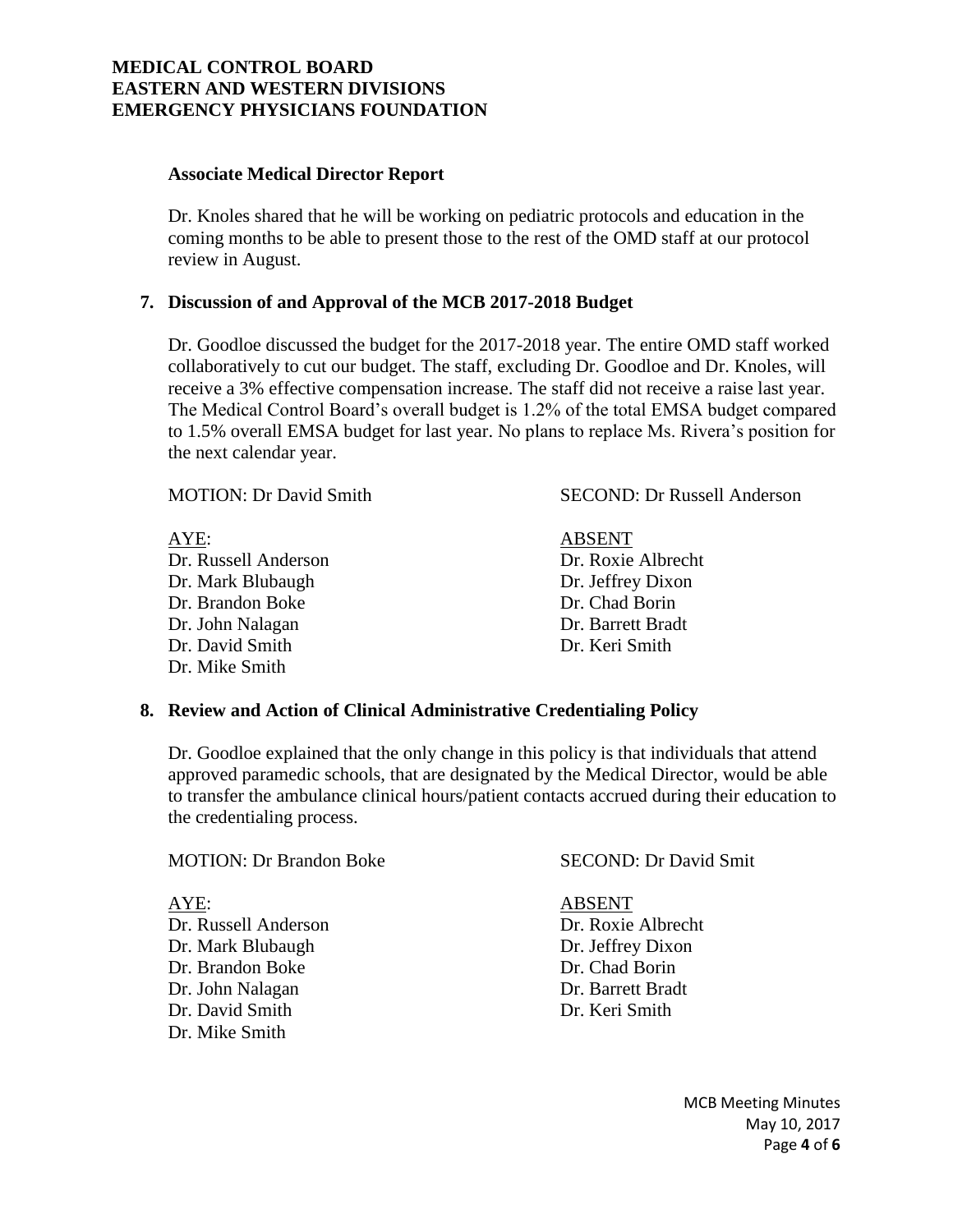#### **9. Review and Action on Protocol 17 C: EMS Diversion from Hospitals**

Dr. Goodloe stated that this policy was added back to this month's meeting per Dr. Mike Smith's request in the last Medical Control Board meeting. Discussion was made that there have been no significant issues with this divert protocol. Stable assigned patients do need to go to their established facility and paramedics are encouraged to ensure those transport decisions. Dr. David Smith reported that Baptist has scripted verbiage that is read to the medics on the radio. Dr. David Smith is going to send to Jennifer Jones for any facility that would like to utilize this script. No motion is needed to change this protocol as no changes are directed by the MCB at this time.

## **10. Review and Approval of IFT Equipment Ambulance Inspection Form**

Dr. Goodloe shared that the form change for the IFT ambulances is due to the size of those designated vehicles. They are unable to stock all equipment that is carried on a 911 ambulance. Dr. David Smith asked "why they are carrying all this equipment?" Jim Winham explained that these trucks could be used in a disaster relief unit and need to be stocked as closely as physically possible to a 911 unit. Also per the OSDH rules and regulations they must be stocked with a minimum of specified equipment.

Dr. Russell Anderson Dr. Roxie Albrecht Dr. Mark Blubaugh Dr. Jeffrey Dixon Dr. Brandon Boke Dr. Chad Borin Dr. John Nalagan Dr. Barrett Bradt Dr. David Smith Dr. Keri Smith Dr. Mike Smith

MOTION: Dr David Smith SECOND: Dr Mark Blubaugh

AYE: ABSENT

#### **11. Review and Approval of February and March 2017 MCB Financial Statements**

| <b>MOTION: Dr David Smith</b> |  |  |  |
|-------------------------------|--|--|--|
|-------------------------------|--|--|--|

AYE: ABSENT Dr. Russell Anderson Dr. Roxie Albrecht Dr. Mark Blubaugh Dr. Jeffrey Dixon Dr. Brandon Boke Dr. Chad Borin Dr. John Nalagan Dr. Barrett Bradt Dr. David Smith Dr. Keri Smith Dr. Mike Smith

SECOND: Dr Mark Blubaugh

MCB Meeting Minutes May 10, 2017 Page **5** of **6**